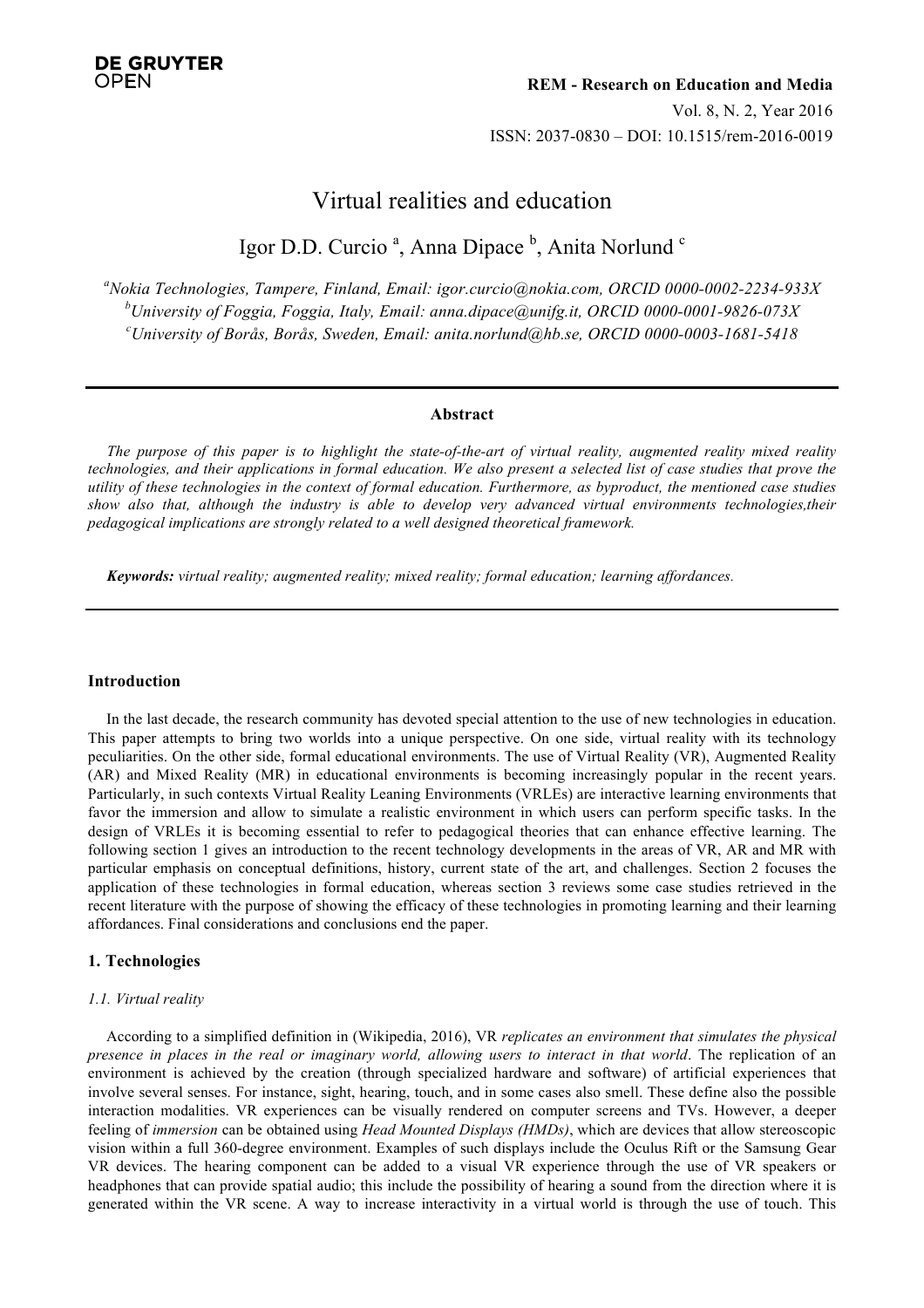*Curcio, Dipace, Norlund*

typically happens with an ordinary computer keyboard, or a mouse or through more advanced interfaces such as wired gloves that allow the transmission of tactile information, for example for gaming or medical or military applications. The replicated environment can be similar to the real world (e.g., in a classroom lesson, in a geography documentary or in a music concert), or different from the real world (e.g., in VR games that make use of synthetic graphic content).

The concept related to virtual reality is not new. Its first occurrence is dated back the year 1932 when the English writer Aldous Huxley published the book Brave New World where he described the *feelies* as movies that reach your senses with sight, hearing and touch (Huxley, 1932). Few years later, in 1939, the View-Master, a stereoscopic display of color photos on film was introduced to the market and produced for a period of 70 years. While the VR technology has been used in the military field since 1966, the first experimental VR HMD is due to Ivan Sutherland in the year 1968 (Sutherland, 1965). However, this device was quite primitive in terms of user interface and so heavy that it had to be suspended from the ceiling in order to be worn. In 1977, a virtual simulation of the city of Aspen in Colorado was created by MIT. It allowed to go virtually around the city during different simulated seasons. In 1991, Sega produced a game-oriented headset with LCD screen, stereo headphones and an inertial sensor to track the user's head and react to its movements. After several decades of experimenting VR in limited environments, this became accessible to the mass market thanks to the Google Cardboard in the year 2014. This is a do-it-yourself HMD for smartphones priced at around 15 dollars. The technology developments were not only on the display side but, among the others, also on the capture side. A variety of 360-degree recording cameras have been introduced to the market in the last period for allowing VR content to be easily produced. These range from relatively inexpensive consumer cameras, such as the LG 360 CAM, which includes two cameras, up to professional cameras, such as the Nokia OZO, which incorporates 8 highresolution cameras and 8 microphones for spatial 3D sound, to be used for high-quality studio content productions.

Despite virtual reality has been researched for over half century, there are still today some concerns on the usage of this technology. In fact, several products come with consumer warnings because their prolonged usage may cause health-related side effects, such as *motion sickness, disorientation* and *loss of balance* (Lawson, 2014). These are caused by the head motion while wearing a HMD and are the effect of high latencies, low picture display rates and high pixel persistence. *Latency* is essentially the time it takes between head motion and the refresh of the displayed picture corresponding to the new head position (*motion-to-photon delay*). It is dependent on hardware processing power and, in some cases, also on transmission network delays. Latencies longer than few hundred milliseconds are not optimal in a VR system (Draper et al., 2001). *Picture display rates* are related to motion smoothness. In VR, picture display rates below 75 pictures per second yield a sub-optimal viewing experience (Oculus, 2016). Picture display rates depend on hardware processing power and network bandwidth availability. *Pixel persistence* is the time a pixel remais lit. A pixel persistence longer than 3ms produces motion blurring (Wikipedia, 2016). A HMD has also a limited *Field of View (FoV)*, which is typically in the order of 90-100 degrees, while humans have typically a FoV of 220-320 degrees (Abrash, 2016). Another VR challenge is given by the *pixel density*. Currently, the state-of-the-art technology offers about 15 pixels per degree (ppd), while humans with perfect vision can reach 120 ppd (Abrash, 2016). This data shows that there is a long way to reach a level of VR vision comparable to that of humans. High pictures display rates, displayed FoV and pixel density all contribute to a large volume of data to be processed. This imposes new requirements on transmission networks and hardware processing capabilities. To decrease the data volume, new video compression algorithms are needed. Data volume reduction could also be achieved by taking full advantage of *foveated rendering* (Abrash, 2016), which is a mechanism that uses the properties of the human visual system, for which humans perceive as sharp the object(s) watched directly (i.e., that fall on the fovea of the human eye), while the surroundings are seen more blurred. Recent technology developments are quite promising, and it is likely that the health side effects produced by the current technologies will disappear during this or next decade.

#### *1.2. Augmented reality*

*A live view of a physical, real world environment whose elements are augmented by sound, graphics and digital sensor data* can be defined as augmented reality (Wikipedia, 2016). In AR, the view of the reality is modified by a computer program. Here the technology is helping to enhance the view of the real world by overlaying information on the top of it. The information can be real (such as weather data) or virtual (such as computer graphics characters like in the Pokemon Go game). While VR is a rather stationary form of experience with little mobility, AR is inherently a mobile experience.

Conceptually, AR was initially conceived in 1901 by the author L. Frank Baum who mentioned the idea of electronic spectacles that overlay data on the top of real life. However, the term augmented reality was first used in 1990 by T.P. Caudell, a former Boeing researcher. Baum's idea has been studied and researched for decades, until 2013 when Google announced a developer version of the AR Glasses which are capable of capturing the world and project it on the eyeglass surface in augmented view with objects from the physical and virtual world. The lightweight 36g hardware included an optical HMD, a Bluetooth interface to receive Internet connectivity via a mobile phone. Interaction with the glasses happens through voice, touch or via head motion. The AR Glasses are also capable of projecting images and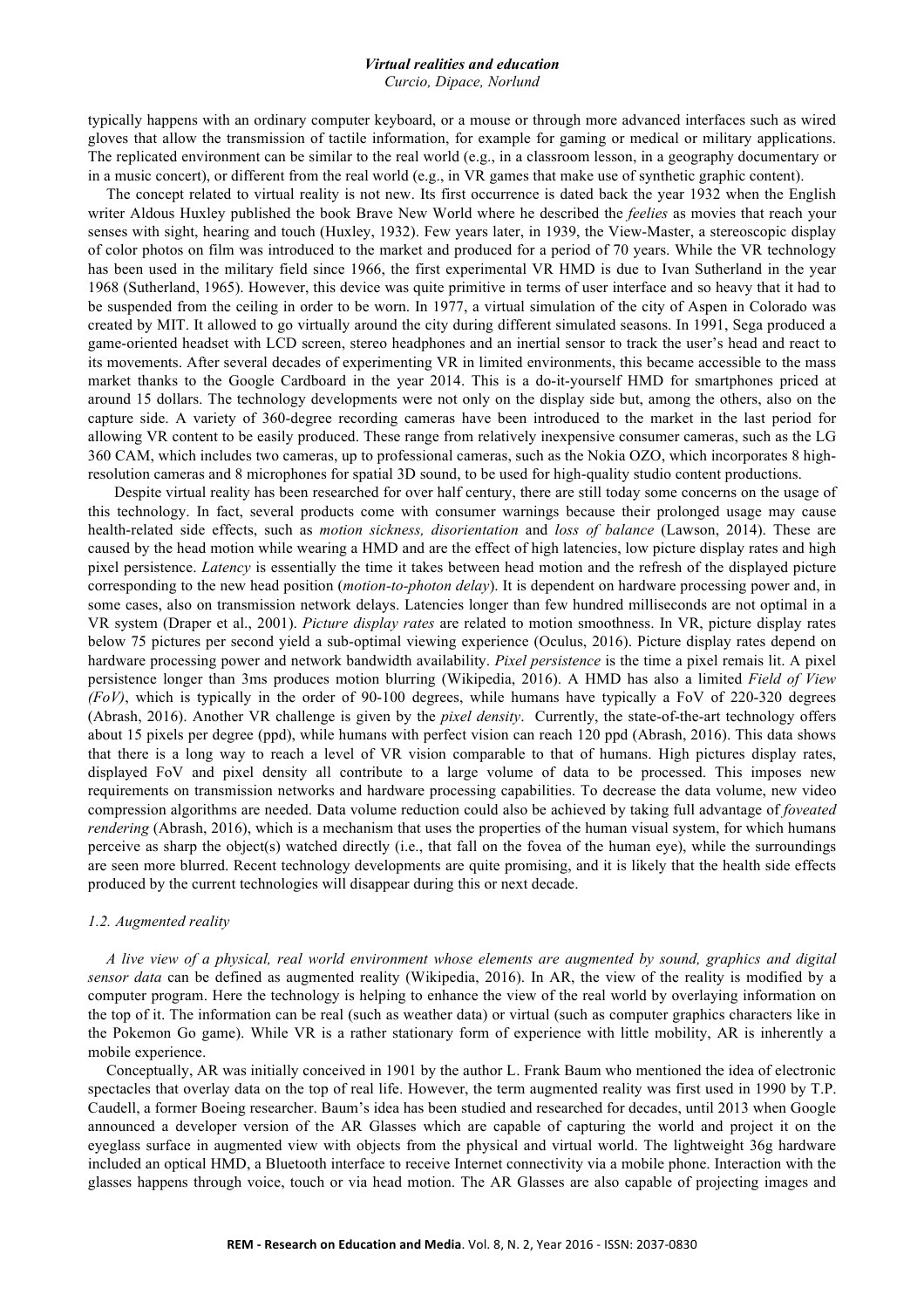*Curcio, Dipace, Norlund*

record video and still pictures. In 2015 Microsoft announces a developer version of the Hololens AR headset. This device weights over half kg and incorporates several environment understanding cameras, among other things.

The main hardware elements for AR are: processor, display, sensors, input devices. Typical AR devices include mobile phones and tablets. However, these have the disadvantage that users need to hold these devices in front of them all the time. Displays could be HMDs, eyeglasses, bionic contact lenses (Greenemeier, 2011), among the others. Sensors are used for tracking the position and orientation of the user in the 3D space at a given point of time. Some of the most used sensors for AR are camera, microphone, accelerometer, GPS, compass, gyroscope, RFID. The most used input devices in AR include speech and gesture recognition systems, motion sensors, gloves, pointer, etc.

Perhaps one of the first AR applications in education is in textbooks. Here special embedded markers, when scanned by an AR device, provide additional information to the student. Another useful application of AR is the visualization of parts of the body directly on the human body: a feature which is useful to students of schools of medicine, for example. Section 2 of this paper contains further applications of AR in education.

As in VR, also for AR there exist concerns on the usage of this technology. The most relevant, apart the technological challenges which are mostly similar to those related to VR, is related to *privacy*. The main issue is that AR devices are becoming very powerful and capable of analyzing the environment in real time. Even in public places there might be areas where a certain privacy should be guaranteed. Also, recording copyrighted material could also be a legal issue. Furthermore, real-time face recognition algorithms could easily break the privacy of an individual. Imagine the case of a user wearing AR glasses in a shopping center: for any face encountered, the AR system could easily provide information about social media, pictures, marital status, criminal record and so on (Roesner et al., 2014).

#### *1.3. Mixed reality*

The last section of this paper related to technology is about mixed reality. This can be defined as *the merging of real and virtual worlds to produce new environments where physical and virtual objects co-exist and interact in real time* (Wikipedia, 2016). If we consider a *virtuality continuum*, MR takes place anywhere between reality and virtual reality (Milgram & Kishino, 1994) as shown in Figure 1.





In this sense, depending on the degree of reality or virtuality in the environment, the positioning of MR would be more towards the left side or the right side of the continuum. For instance, with AR virtual objects augment the reality, whereas with *Augmented Virtuality (AV)* real objects augment the virtual reality. The basic technologies and concerns already described for VR and AR in the previous sections apply also to MR. Applications in education that make use of MR, as well as VR and AR technologies, will be the subject of the following section.

#### **2. Virtual environments in education: applications**

Applications in education may refer to a variety of aspects such as selection, organization and assessment (Young, 1998). This section will deal with these aspects alongside the question of which common educational fields or school subjects have primarily been the object of applications. Specific examples will also be given.

#### *2.1. Virtual reality in education*

Educational research on VR was initially conducted in the area of sciences (Roussou, Oliver & Slater, 2006), an area that still seems to hold a firm grip. Here, astronomy, earth rotation and related concepts make up one topic, as for instance in the Desktop VR Earth Motion Systems *DVREMS* (Chen et al., 2007). A further VR study within the science area addresses 'motion' and 'forces' through *Dr. Friction*, a multiplayer educational gaming application (Annetta et al., 2009). In a so-called protein game with 3D avatars, biology and biomolecules as well as proteins and amino acids constitute yet another science focus (Cai et al., 2006), as well as *VR-ENGAGE* (Virvou & Katsionis, 2008, p. 161) where the subject of geography gets attention. Another group of studies relate to arithmetic. Here we find *Virtual*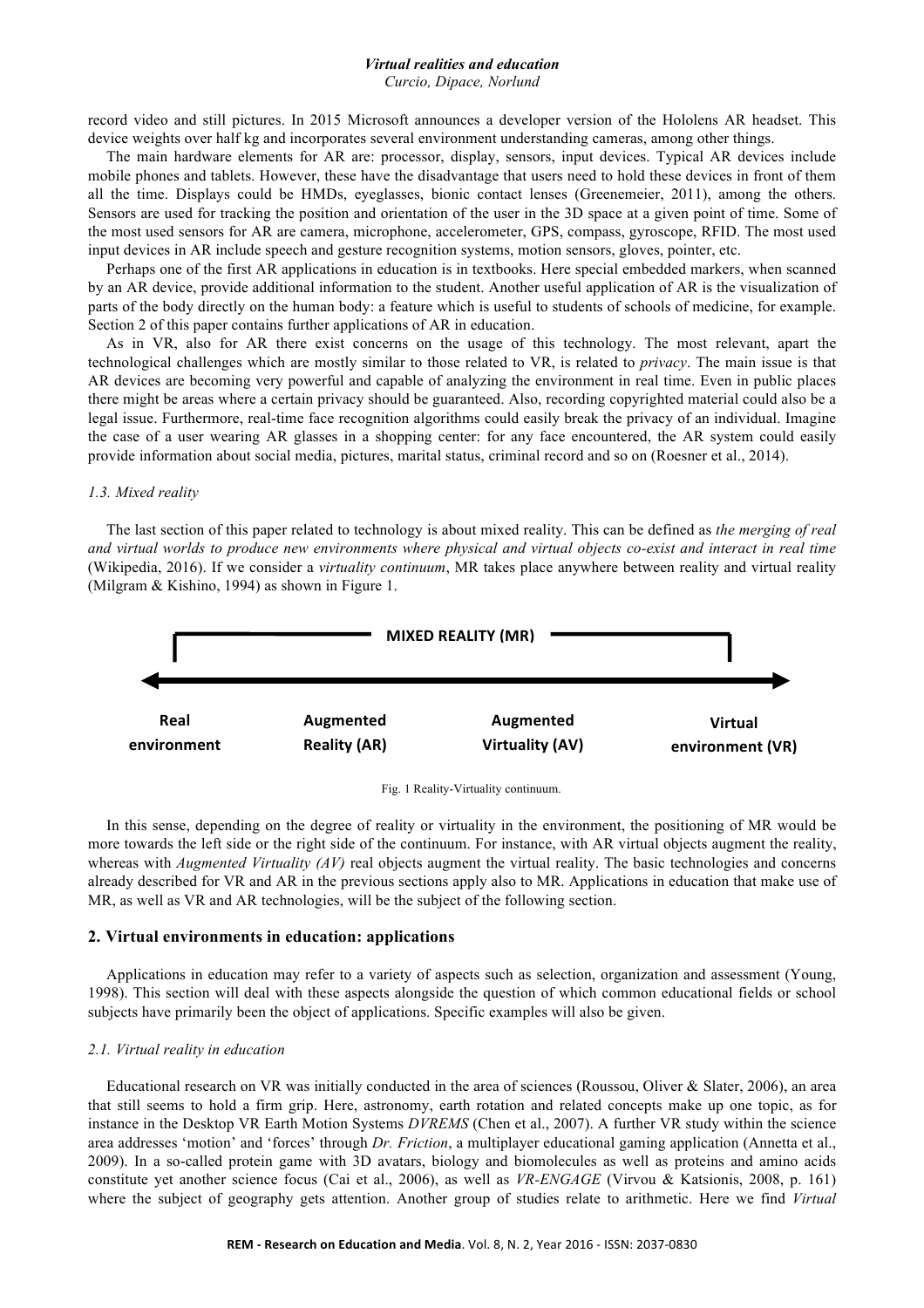*Curcio, Dipace, Norlund*

*Playground* and the exploration of students' understanding of fractions (Roussou, Oliver & Slater, 2006). Related to this, is a *Collaborative Virtual Reality Learning Environment (CVRLE)* study paying particular attention to geometry and, for example, the calculation of volume (Hwang & Hu, 2013).

VR environments seem to be less commonly used or researched in the area of social studies and history. However, we found one in the context of World War II, where students took part in an activity combining the classroom and the D-Day museum via the technology *Myartspace* (Vavoula et al., 2009). An emphasis on societal issues (sometimes closely related to moral aspects) was in like manner found in the study (Falloon, 2010) of an avatar-based presentation and storytelling tool where the aspects summarised are 'such things as street safety, fighting ethnic prejudice, eliminating tagging, reducing pollution' (p. 117). Actually, quite a few studies refer to a type of multi-perspective possibilities. *River City*, which is a VR game mentioned occasionally in previous literature, connects to "realistic, historical, sociological, and geographical conditions" (Psotka, 2013, p. 72). Psotka contributes with this more specific scenario:

"I imagine allowing children to experience and explore the conceptual universe of atomic and chemical structures; an unspoiled ecosystem; historical reenactments; the plays of Shakespeare, just as concretely as they now explore their playrooms and backyards" (p. 76).

The goal of informing students about the benefits of *Quest Atlantis* in "the context of important social issues and aesthetically-rich dramatic play" (Gerstein, 2009, p. 4) shows that also the subject of arts has gained attention.

Previous research indicate that VR contents are regularly combined with more traditional material. In a specific example on the use of the *MARWIN* tool, the following was included:

"…text to speech functionality (including textual thinking and speech 'balloons'); a variety of character gestures, movements, and animated sequences; and a library of graphical backgrounds: images and music" (Falloon, 2010, p. 112).

Often the technology-based activities are framed as a problem to solve, as to "find the book of wisdom, which is hidden" (Virvou & Katsionis, 2008, p. 158). In essence, feedback turns out being given to students in the form of rewards; badges (Kamarainen et al., 2013), money to shop clothes, etc. (i.e., in the currency connected to the introduced game) (Gerstein, 2009), keys (Virvou & Katsionis, 2008), or a sign and sound when the given answers are not correct (Yang, Chen & Jeng, 2010).

# *2.2. Augmented reality in education*

Just as is the case of VR, educational research on AR is mainly placed within the context of science. Here, astronomy, earth rotation and related concepts make up one topic (Kerawalla et al., 2006) and "understanding and interpretation of water quality measurements" another, as when mobile wireless devices and the AR technology *FreshAir* was applied in combination with environmental probeware (Kamarainen et al., 2013, p. 545). Also related to the natural sciences is the AR game *Alien Contact*, reported to be possibly used in connection to education on "different current events (energy crisis, oil shortage, global nuclear threat, cultural differences)" (Dunleavy, Dede & Mitchell, 2009, p. 11) or in order "to study an outbreak of whooping cough" (p. 9).

Arts should likewise be mentioned as having been the subject of applications of AR. The purpose of using the AR technology *Popcode* was to inform students about Italian Renaissance art (Di Serio, Ibáñez & Kloos, 2013). Also here, the researchers combined a variety of material:

"…virtual things (such as texts, images, videos, 3D models, animation) were fused with real objects (such as chair, map, guitar)" (p. 1085).

Yet another example of combining new and traditional material (see above) refers to the AR game *The Table Mystery* used in the subject of chemistry (the "team" in the quote relates to the test team):

"Each team was given an iPad mini, a chemistry book and a notebook. The teams also had access to a PC to search for chemistry-related answers" (Boletsis & McCallum, 2013, p. 91).

It becomes evident that the integration of the technologies in focus of this paper has encouraged a variety of location choices. For instance, the ordinary classroom has been combined with field trips and the use of AR in order to enhance the students' knowledge of ecosystem science (Kamarainen et al., 2013).

Previous research has paid attention to the well-known and, possibly problematic, border between game and education. We can see the endeavours to cross this border: the AR environment *Alien Contact* was developed by researchers in order to be similar to entertaining games such as Halo 3 (Microsoft), Alien vs. Predator, etc. (Dunleavy, Dede & Mitchell, 2009, p. 9). The mentioned authors pinpoint that there are good opportunities "if the tools are coupled with sound pedagogy to teach meaningful skills" (p. 18).

A typical activity when any of the three reality types in this paper is applied has the character of a hunt, puzzle or a problem to solve. This is a representative example from the AR area, collected from the *Alien Contact*: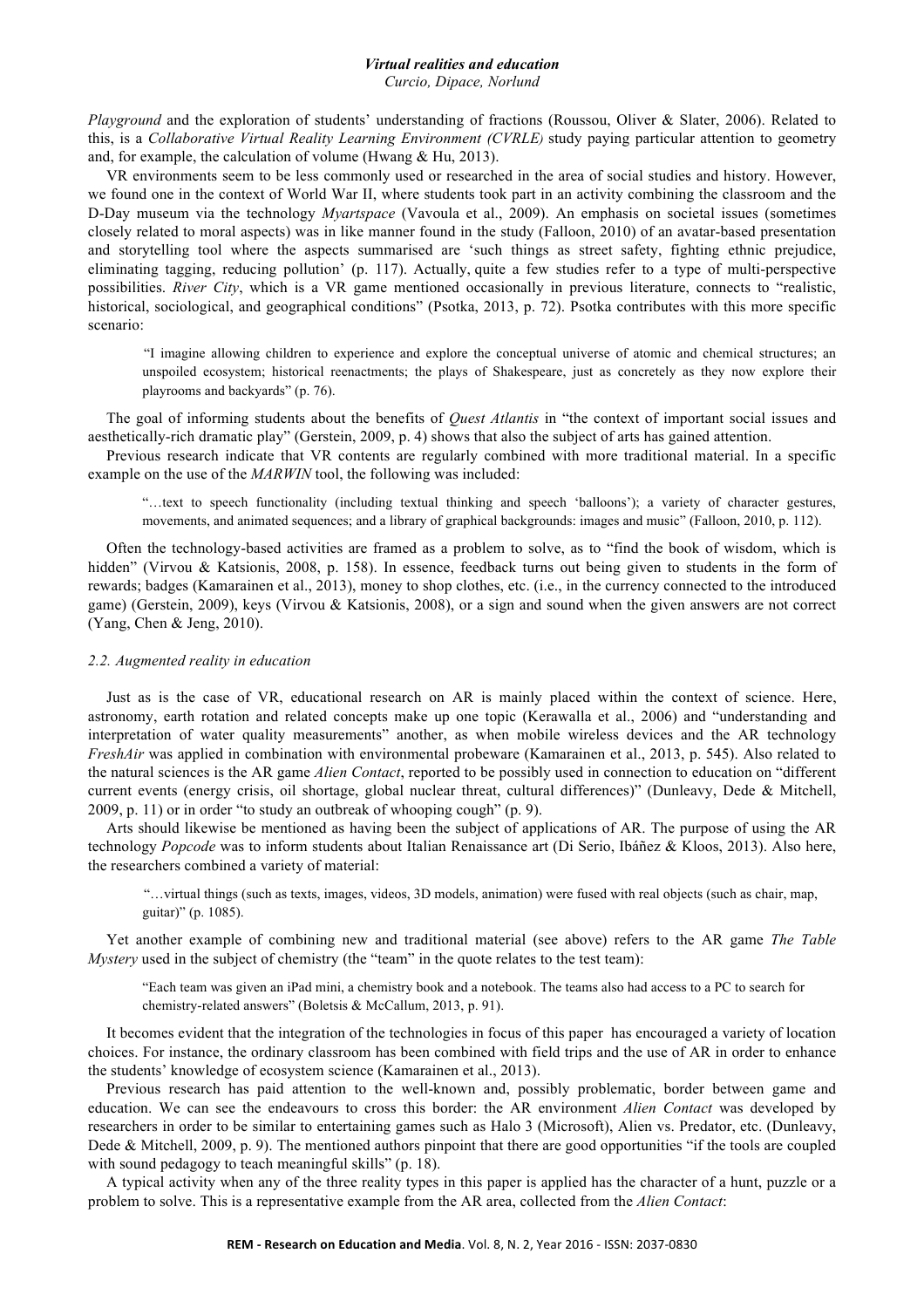*Curcio, Dipace, Norlund*

**"…**aliens have landed on earth and seem to be preparing for a number of alternative actions, including peaceful contact, invasion, plundering, or simply returning to their home planet the goal is to find out why the aliens have landed" (Dunleavy, Dede & Mitchell, 2009, p.10).

Some arrangements represent the so-called *jigsaw pedagogy* as where the students were given different roles, and only by collaborating they were able to reach the expected conclusion (Dunleavy, Dede & Mitchell, 2009). Another example refers to distributed roles and knowledge (Boletsis & McCallum, 2013). Here, the students were given rewards in the form of new, desirable codes.

# *2.3. Mixed reality in education*

As far as educational research on MR environments is concerned, we find, again, studies within the area of science: the technology of Situated Multimedia Arts Learning Lab (SMALLab) was applied in earth science education (Birchfield & Megowan-Romanowicz, 2009). However, educational MR research can also be found within language education. A specific example refers the use of *RoboStage* including the robot Scribbler, and to phraseology and vocabulary development within the area of food ordering in a restaurant or purchasing of concert tickets (Chang et al., 2010). Within the human sciences, we also find learning about the history of Amsterdam through the game *Frequency 1550* (de Souza e Silva & Delacruz, 2006)*.* In yet another study, the purpose was to make students familiar with multimodality and meaning-making by letting them design a virtual museum and, in connection, develop critical, multimodal awareness (Ho et al., 2011).

The descriptions of learning activities connected to the applications at hand are often complex and lengthy. Thus, we chose to give only one example here within an MR environment, i.e., SMALLab, which was mentioned above. It focuses on the evolution from a geological perspective:

"This action will insert the layer into the layer cake structure at the level that corresponds with the current time period. A second glowball is used to grab a fossil from among ten options and drop into the structure. This action embeds the fossil in the current sediment layer. On the east side of the display, students see an interactive clock with geologic time advancing to increment each new period" (Birchfield & Megowan-Romanowicz, 2009, p. 410).

As already mentioned, the integration of technologies has encouraged a variety of location. Such an example of MR environments is found within the context of *Frequency 1550* where half of the class stayed in the classroom, while the other half went to the city (de Souza e Silva & Delacruz, 2006).

There are several illustrations within the reality environments in the form of facilitating chat functions and encouraging students to discuss during the learning process. Yet another way is to use large displays, and thus, a combination of "both one-to-one screen experiences and whole-class MR collaboration" as in connection to the *MEteor*  simulation game on how asteroids move (Lindgren & Johnson-Glenberg, 2013, p. 450). Just like in connection to VR and AR, competition is a salient feedback feature when it comes to MR. For example, students are encouraged to win by annexing the largest part of the city of Amsterdam (de Souza e Silva & Delacruz, 2006) in the MR game (hybrid reality, HR, in the authors' denomination) *Frequency 1550*.

# **3. Virtual environments in education: case studies**

#### *3.1. Case studies on VR*

There are many case studies that demonstrate the effectiveness of usage of VR learning in formal education contexts. In her review of game-based learning "Learning in Immersive worlds", Sara de Freitas (2006), presents many case studies describing examples of games as learning experiences. Most of them present VR environments that can be utilized in education, and they are the result of a dialogue between academia and industry. For instance, *Hazmat: Hotzone* is a programme developed by the Entertainment Technology Centre of Carnegie-Mellon University, produced in conjunction with the New York City Fire Department. Many educational stakeholders recognise the great potential of 3D simulations, games and virtual environments in the field of education in order to promote engagement, exploration, manipulation, representation of ideas (Dalgarno & Lee, 2010). According to de Freitas (2006), Dalgarno & Lee:

"much time, financial and other resources are therefore being devoted to efforts aimed at harnessing the pedagogic potential of these technologies, with academia, industry and government working to develop new platforms, tools and resources to support these endeavours" (p. 11).

Huang et al. (2010) describe two case studies in order to show

"that interaction is a crucial factor to affect learning performance" (p. 9).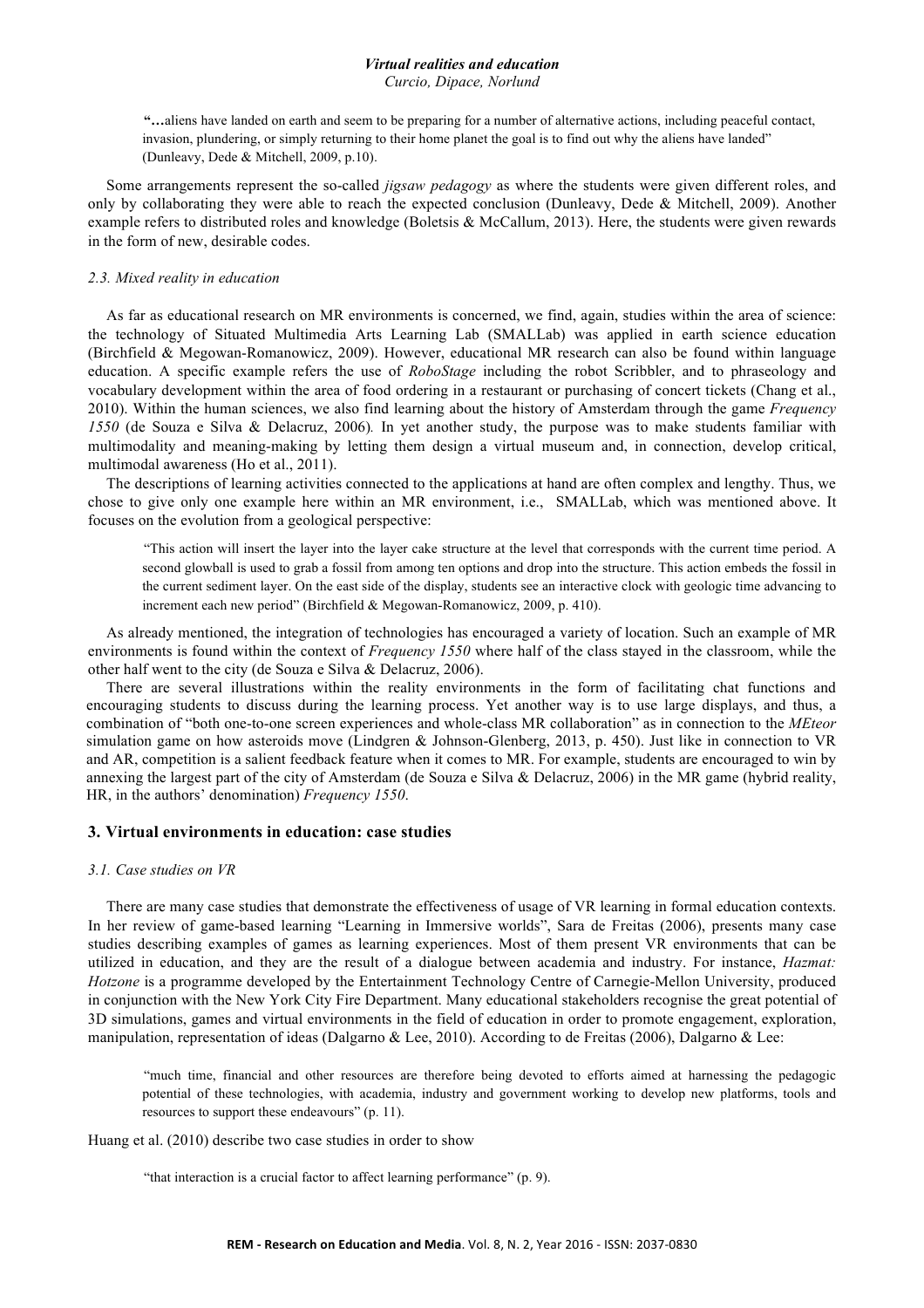*Curcio, Dipace, Norlund*

In both the analysed case studies they describe VR systems designed for medical students. In the first one they present a Web-based 3D VR interactive learning system designed to examine in depth the structure of human body. The research conducted aimed to investigate two main hypotheses based on immersion, interaction, imagination and it focused on the analysis of the increase in motivation (H1) and problem-solving capabilities (H2). After one month of using the VR system, 190 students were interviewed via a questionnaire composed by 16 questions based on a constructive theoretical approach in order to investigate learners' attitudes toward the VR learning environment. As for the first hypothesis (H1), the results showed that out of the three critical factors (intuitive interactions, the sense of physical imagination, the feeling of immersion), the latter is the one that contributes more than the other two on increasing motivation after using VR. As for the second hypothesis (H2), since the authors used a predicted model as statistical method, the results showed that interaction had more prediction than the other two critical factors.

In the second case study, they present a collaborative learning environment named 3D Human Organ Learning System (3D-HOLS). This is a system that gives multiple students the opportunity to interact, practice and discuss in a virtual space. In this case study the authors examine the same three critical factors as in the previous case; however, here they investigate its possible positive effects on collaborative learning. More specifically, the authors define two hypotheses by using the 3D-HOLS System. The first one is linked to the correlation between the three critical factors and the positive effects on collaborative learning. The second relates to the positive correlation between collaborative learning and behavioural intention of using 3D-HOLS system. The sample was composed by 76 students interviewed through a 25-question questionnaire. The results of this research showed that, as for the first hypothesis, all three factors were predictors for the collaborative learning, and imagination in a particular way. As for the second hypothesis, results showed that collaborative learning provides 59% of contributions for students' intention to use the VR learning system.

The above two case studies seem to confirm the learning affordances of 3D virtual learning environments identified by Dalgarno & Lee (2010, p. 10):

"the facilitation of tasks that lead to enhanced spatial knowledge representation, greater opportunities for experiential learning, increased motivation/engagement, improved contextualisation of learning and richer/more effective collaborative learning as compared to tasks made possible by 2-D alternatives".

## *3.2. Case studies on AR*

As for the VR, many educational researchers (Dunleavy et al., 2009; Cheng et al., 2013, Ibáñez et al., 2014; Perry, 2015; Villarán et al., 2015; Yilmaz, 2016) recognise the great potential of AR in promoting benefits in terms of achieved learning. Furthermore, there are studies (Dünser et al., 2006; Gutiérrez et al., Dalgarno & Lee, 2010) that explore the learning affordances offered by using AR.

In the study conducted by María Blanca Ibáñez and her colleagues (2014, p. 1), the authors assess an AR application to learn the basic concepts of electromagnetism. The research questions they tried to answer with their research were about the state of flow, the challenge-skill perception, the learning outcomes, the perceived benefits and difficulties of using an AR application to learn the mentioned discipline. More specifically, the authors conducted a research by investigating the use of AR with 12<sup>th</sup> grade students enrolled in four Spanish schools. Here, the sample was made of 64 high school students, out of which only 60 students were considered, because four students didn't complete some of the tests. The main objective of this study was on understanding the level of enjoyment of the students involved. The authors compared the experimental group made by students that used AR technology against a control group made of students that used similar Web-based lesson which encompassed identical learning objectives and content. The design of both applications provided the same information and workflow capabilities.

As for the overall flow state achieved, the results of the study showed that the students involved in the experimental group were more likely to experience positive moods when following the learning activities than the control group students. Furthermore, the achievement of deep learning in the experimental group students was related to their higher level of concentration on the task and on their distorted sense of time.

As for the challenge-skill perception, no statistically significant difference between the two groups was found. The study gathered results about the students' perception about skills and challenge through a two-question evaluation performed at the end of every learning stage. The authors noticed that:

"flow imbalances among the learning stages were found to be mainly associated with the perceived difficulty of the content and the form of interaction with the application" (p.12).

As for the learning effectiveness, results of this case study confirm previous researches about improvements in academic achievements compared to traditional teaching methods when using AR technologies (a list of these researches is available in p. 12 of the study by Ibáñez et al., 2014). In particular, in this case study, the results showed that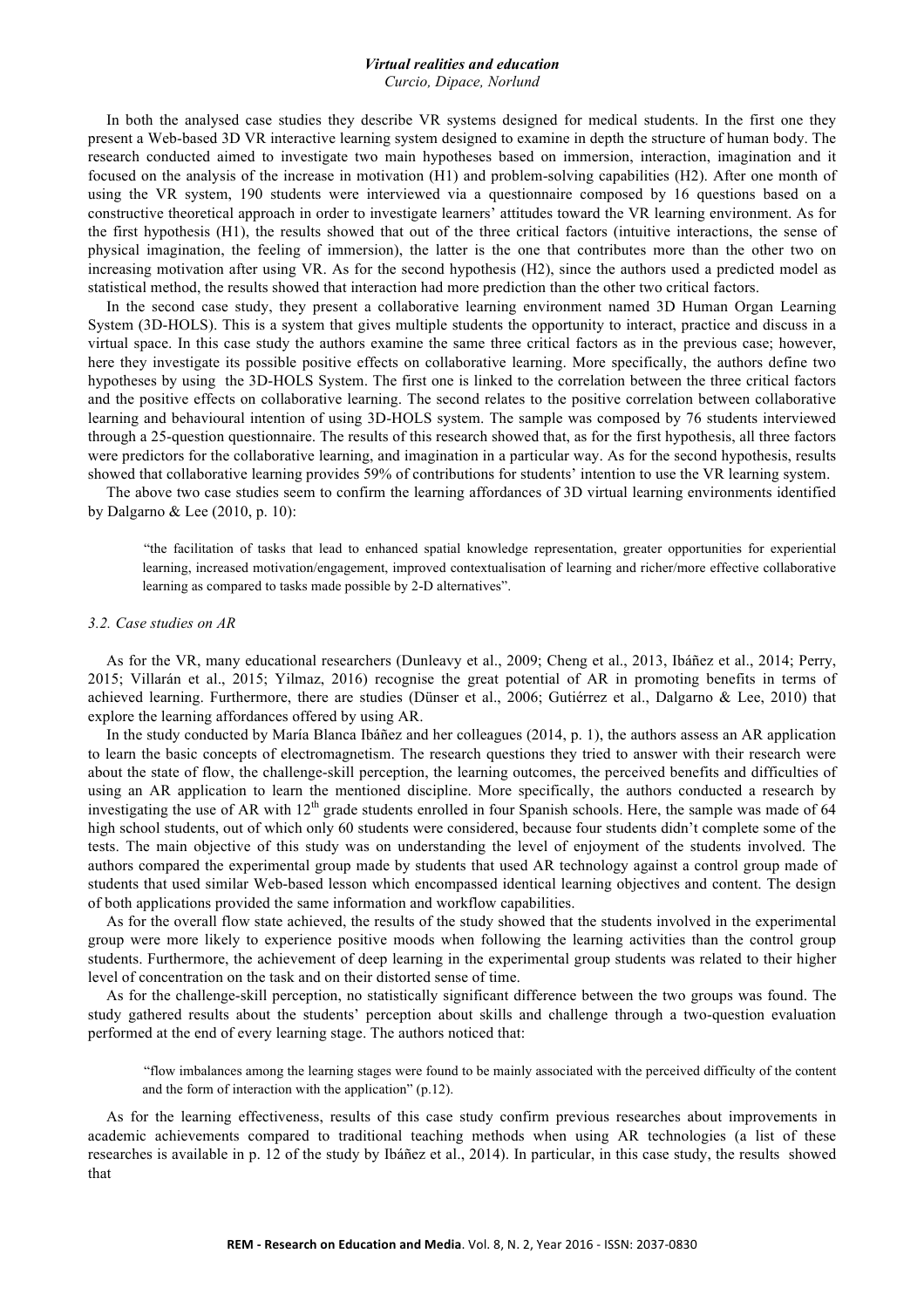*Curcio, Dipace, Norlund*

"students who used the AR application performed significantly better on knowledge than those who were taught using the web- based application" (p.12).

Another case study that allows understanding how AR is capable of affect learning experiences is the gamified system *Explorez* (Perry, 2015). It is the first place-based game directed towards the acquisition of French language skills. Explorez allows learning to take place outside of the classroom in order to offer a meaningful and immersive learning experience for the participants. The game design includes avatars, missions, and it creates the feelings of anticipation, open-end missions, badges and fast feedback. Thanks to all these features, students described the experience as "fun"; in fact, some of them played longer than the class lasted in order to finish their missions.

Even though the mentioned study is still at a preliminary stage, it seems to demonstrate the potential of gamifying French-language learning by means of quest-based learning and ARs. These preliminary results help to consider Explorez as an extra tool to take the students outside the classroom for creating a more authentic experience to enhance critical-thinking, problem-solving, teamwork and increase motivation.

### *3.3. Case studies on MR*

As for VR and AR technologies, the application of MR simulation in the field of education is very much investigated by many researchers (Arnab et al., 2011; Johnson-Glenberg et al., 2014; Hoffmann et al., 2014; Lindren et al., 2016).

A study conducted by Lindgren and colleagues (2016) investigates the consequences of a whole-body MR simulation game on science learning outcomes with a comparison between an experimental group and a control group were participants used the same simulation game on a desktop computer. The sample was composed by 113 seventh grade students (12-13 years old) from three schools. In a university laboratory, the participants were randomly assigned to an experimetal group or to a control group. The former group used the whole-body version of simulation, while the latter group used a desktop version of it. The study was about gravity and planetary motion in an immersive, wholebody interactive simulation. The results included a comparison of students learning and attitudes about science on students of the two groups. The study showed that "enacting concepts and experiencing critical ideas in physics through whole-body activity leads to significant learning gains, higher levels of engagement, and more positive attitudes towards science" (p. 174). The simulation influences the affordances of MR environments to enact ideas and receive multisensory and physical feedback on these ideas (Tscholl & Lindgren, 2016).

The effectiveness of MR to improve science learning compared to regular classroom instruction is demonstrated by two studies conducted by Johnson-Glenberg and colleagues (2014). Specifically, the authors explore the types of learning gains that can be expected when students learn in an *Embodied Mixed REality Learning Environment (EMRELE)*. An example of this special environment that makes use of motion-capture and a highly collaborative pedagogy is the already mentioned *SMALLab*. Two case studies were analysed: ths first one about the chemistry titration, and the second one about disease transmission. Results showed that placement of a student in the embodied EMRELE condition consistently led to greater learning gains, compared to ordinary instruction methods.

# **Conclusions**

The paper tries to shed light on the use of VR, AR and MR technologies in the field of education. There is some evidence that these new technologies and their applications in education can contribute to increase, among the others, motivation, engagement and critical thinking in students, and positively support knowledge transfer. The current challenges are on the design of theoretical guidelines and/or instructional principles that could assist educators in developing and applying virtual learning environments correctly. Actually, in literature it is possible to find some efforts that lead to this direction. An example is the "four dimensional framework" offered by de Freitas & Oliver (2006). It is a sort of "guide" that can be used by teachers, tutors, game designers in order to evaluate the potential of using games- and simulation-based learning during their practices, and sustain more critical approaches to this form of games and simulations. The authors consider four important dimensions to evaluate games and simulation: *context*; *learner specification*; *pedagogic considerations*; *mode of representation*. Even though this model has been designed specifically for games and simulations, because of its connection with pedagogical issues, it is possible to consider it useful even for educational virtual reality environments. The technologies also seem to facilitate multi-perspectivity and creative combinations of material (new and traditional), of locations (inside and outside school), and of time (travelling in history). Alongside the many motivational affordances highlighted, a critical eye could be needed concerning the heavy reliance on hunts and rewards. First, it might be that every topic is not suitable for competitive arrangements and, second, there is a risk that participants could suffer from a 'competition fatigue'. Yet another challenge is the present dominance of the field of (natural) sciences, calling for applications also in other fields such as social sciences, in which the technologies are underused.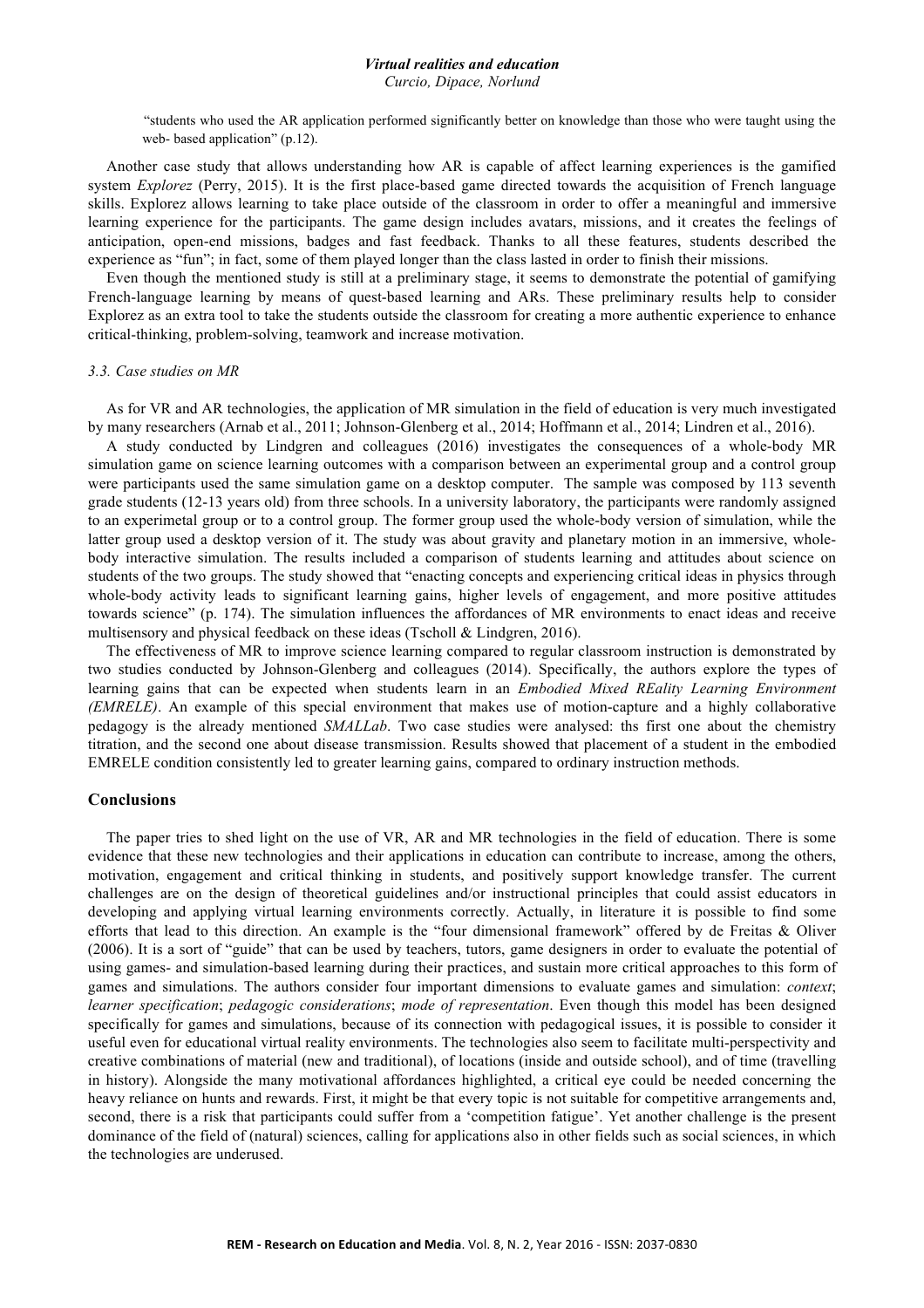*Curcio, Dipace, Norlund*

# **References**

Abrash, M. (2016). Oculus Connect 3 opening keynote. Retrieved from https://www.youtube.com/watch?v=AtyE5qOB4gw.

- Annetta, L., Mangrum, J., Holmes, S., Collazo, K. & Meng-Tzu, C. (2009). Bridging realty [sic] to virtual reality: Investigating gender effect and student engagement on learning through video game play in an elementary school classroom. *International Journal of Science Education*, 31(8), 1091-1113.
- Arnab, S., Petridis, P., Dunwell, I., & de Freitas, S. (2011). Enhancing learning in distributed virtual worlds through touch: a browser-based architecture for haptic interaction. In *Serious Games and Edutainment Applications* (pp. 149-167). Springer, London.
- Birchfield, D. & Megowan-Romanowicz, C. (2009). Earth science learning in SMALLab: A design experiment for mixed reality. *Computer-Supported Collaborative Learning*, *4*(4),403-421.
- Boletsis, C. & McCallum, S. (2013). The table mystery: An augmented reality collaborative game for Chemistry education. In (Eds.) M. Minhua, M. F. Oliveira, S. Petersen & J. Baalsrud Hauge. *Proceedings of Serious Games Development and Applications: 4th International Conference*, Trondheim, Norway, September 25-27, 2013, (pp. 86- 95).
- Cai, Y., Lu, B., Zheng, J. & Li, L. (2006). Immersive protein gaming for bio edutainment. *Simulation & Gaming*, *37*(4), 466-475.
- Chang, C-W., Lee, J-H., Wang, C-Y. & Chen, G-D. (2010). Improving the authentic learning experience by integrating robots into the mixed-reality environment. *Computers & Education*, *55*(4), 1572-1578.
- Chen, C. H., Yang, J. C., Shen, S., & Jeng, M. C. (2007). A desktop virtual reality earth motion system in astronomy education. *Educational Technology & Society*, *10*(3), 289-304.
- Cheng, K. H., & Tsai, C. C. (2013). Affordances of augmented reality in science learning: Suggestions for future research. *Journal of Science Education and Technology*, *22*(4), 449-462.
- Dalgarno, B., & Lee, M. J. W. (2010). What are the learning affordances of 3-D virtual environments? *British Journal of Educational Technology*, *41*(1), 10–32.
- de Freitas, S. (2006). Learning in immersive worlds. *London: Joint Information Systems Committee*.
- de Freitas, S., & Oliver, M. (2006). How can exploratory learning with games and simulations within the curriculum be most effectively evaluated?. *Computers & education*, *46*(3), 249-264.
- De Souza e Silva, A. (2006). Re-Conceptualizing the Mobile Phone--From Telephone to Collective Interfaces. *Australian Journal of Emerging Technologies & Society*, *4*(2).
- Di Serio, Ibáñez & Kloos, (2013). Impact of an augmented reality system on students' motivation. *Computers & Education*, *68*, 586-596.
- Draper, M.H., Viire, E.S., Furness, T.A. & Gawron V.J. (2001). Effects of image scale and systems time delay on simulator sickness within head-coupled virtual environments. *Human Factors, 43*(1), 129-146.
- Dunleavy, M., Dede, C. & Mitchell, R. (2009). Affordances and limitations of immersive participatory augmented reality simulations for teaching and learning. *Journal of Science Education and Technology*, *18*(1), 7-22.
- Dünser, A., Steinbügl, K., Kaufmann, H., & Glück, J. (2006). Virtual and augmented reality as spatial ability training tools. In *Proceedings of the seventh ACM SIGCHI international conference on computer–human interaction,* (pp. 125–132).
- e Silva, A. D. S., & Delacruz, G. C. (2006). Hybrid reality games reframed potential uses in educational contexts. *Games and Culture*, *1*(3), 231-251.
- Falloon, G. (2010). Using avatars and virtual environments in learning: What do they have to offer? *British Journal of Educational Technology*, *41*(1), 108-122.
- Gerstein, J. (2009). Beyond the game: Quest Atlantis as an online learning experience for gifted elementary students. *Journal of Virtual Worlds Research*, 2(1), 2-18.
- Greenemeier, L. (2011). Computerized Contact Lenses Could Enable In-Eye Augmented Reality. *Scientific American* (online) retrieved from http://blogs. scientificamerican. com/observations/computerized-contact-lenses-couldenable-in-eye-augmented-reality/ (accessed on 23rd March 2016).
- Gutiérrez, M. J., Saorín, J. L., Contero, M., Alcañiz, M., López, P. D. C., & Ortega, M. (2010). Design and validation of an augmented book for spatial abilities development in engineering students. *Computers & Graphics*, *34*(1), 77–91.
- Ho, C. M., Nelson, M. E., & Müeller-Wittig, W. (2011). Design and implementation of a student-generated virtual museum in a language curriculum to enhance collaborative multimodal meaning-making. *Computers & Education*, *57*(1), 1083-1097.
- Hoffmann, M., Meisen, T., & Jeschke, S. (2014). Shifting Virtual Reality Education to the Next Level–Experiencing Remote Laboratories through Mixed Reality. In *Proceedings of the International Conference on Computer Science, Computer Engineering, and Education Technologies, Kuala Lumpur, Malaysia*.
- Huang, H. M., Rauch, U., & Liaw, S. S. (2010). Investigating learners' attitudes toward virtual reality learning environments: Based on a constructivist approach. *Computers & Education*, *55*(3), 1171-1182.

Huxley, A. (1932). *Brave new world*. Chatto & Windus.

Hwang, W.-Y. & Hu, S.-S. (2013). Analysis of peer learning behaviors using multiple representations in virtual reality and their impacts on geometry solving problems. *Computers & Education*, *62*, 308-319.